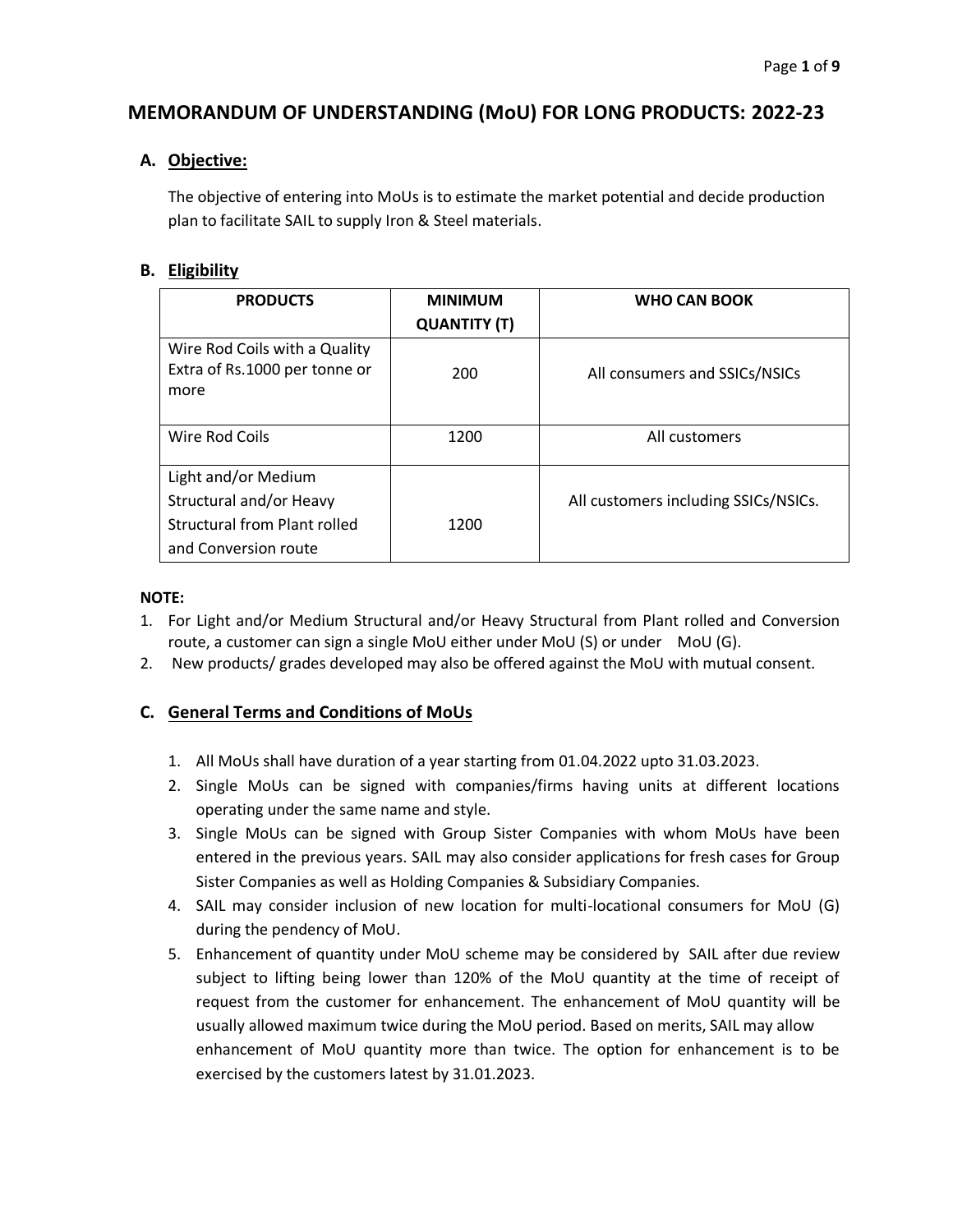- 6. Annual MoU booking quantity can be reduced up to 90% level of the original booking quantity at the option of the customer. The reduction of MoU quantity will be allowed only once (maximum) during the MoU period. Such an option for reduction can be exercised by the customer latest by  $31<sup>st</sup>$  December 2022. However, in case MoU quantity has been enhanced at customer<sup>'</sup> s request, the option for reduction in quantity subsequently will not be available to the customer.
- 7. SAIL may also exercise the option of reducing the MoU quantity upto 90% of the original level at any point of time, even beyond 31.12.2022.
- 8. SAIL reserves the right to short-close the MoU at any time during the year with a notice period of two months at the option of SAIL.

| Products                 | Monthly lifting (T) | No of days of IFC |  |
|--------------------------|---------------------|-------------------|--|
|                          | 100-500             |                   |  |
| Wire Rod Coils           | >500-1000           | 15                |  |
|                          | >1000-2000          | 21                |  |
|                          | >2000               | 30                |  |
| Wire Rod Coils with a    | 50-500              | 7                 |  |
| Quality Extra of Rs.1000 | >500-1000           | 15                |  |
| per tonne or more        | >1000-2000          | 21                |  |
|                          | >2000               | 30                |  |
|                          | 100-500             | 10                |  |
| <b>Structurals</b>       | $>500 - 1000$       | 15                |  |
|                          | >1000-2000          | 21                |  |
|                          | >2000               | 30                |  |

## **D. Interest Free Credit (IFC)**

#### **Terms & Conditions of IFC:**

- 1. IFC will be allowed on actual quantity lifted.
- 2. In respect of group sister companies signing a single MoU, the IFC slab applicable will be decided by adding up the purchases of all the units. In case of consumers with more than one unit in the same name and style also, IFC slab applicable will be decided by adding up the purchases of all the units.
- 3. However, for multi-locational MoUs applicable IFC shall be based on slab for quantity lifted at each location.
- 4. Equivalent cash discount, at rates as applicable from time to time on credit sales, may be allowed against entitled IFC.
- 5. In case of failure on the part of SAIL to supply the monthly committed quantity under MoU, to correct the situation a "make-up credit" may be allowed considering the calendar quarter as one unit, while continuing the procedure of operating IFC on a monthly basis.

Example: In case of a MoU signed for supply of 24,000 MT of Wire Rods, during the year, the average quarterly quantity works out to 6,000 MT and the average monthly quantity to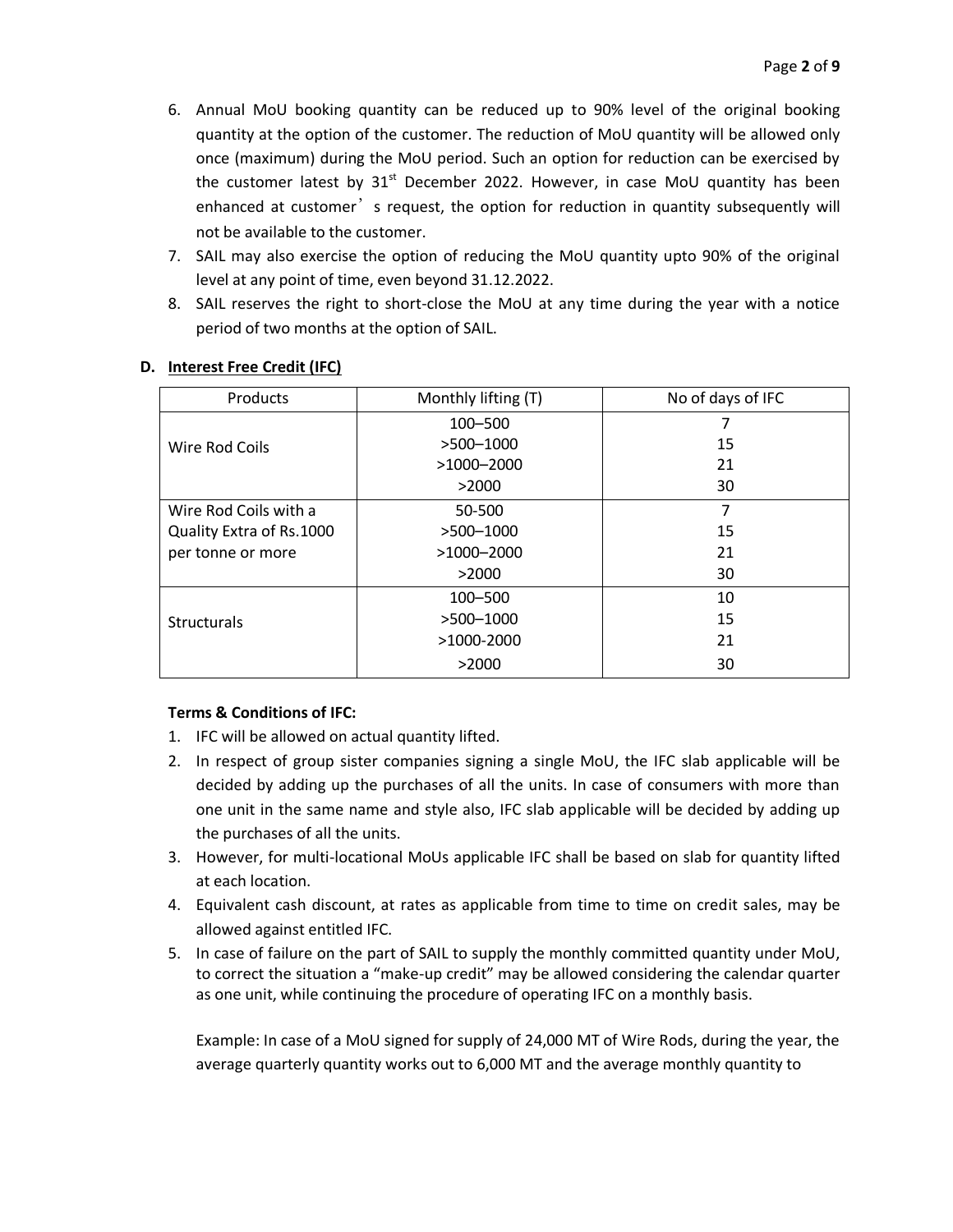| Supply during | Actual supply |                | Envisaged supply as per MoU |                |
|---------------|---------------|----------------|-----------------------------|----------------|
|               | Quantity      | Applicable IFC | Quantity                    | Applicable IFC |
|               | (T)           | (No. of days)  | (T)                         | (No. of days)  |
| 1st Month     | 2000          | 21             | 2000                        | 21             |
| 2nd Month     | 1000          | 15             | 2000                        | 21             |
| 3rd Month     | 3000          | 30             | 2000                        | 21             |
| TOTAL         | 6000          |                | 6000                        |                |

2000 MT. Assume the following supply pattern and the applicable IFC.

The total quantity supplied during the calendar quarter at 6000 MT qualified for 21 days IFC for all three months for average monthly lifting of 2000 MT. However due to the actual monthly supplies being less than the monthly average during the second month, IFC of 15 days can only be extended. Thus full benefit of IFC is not passed on to customer.

In this situation, the customer may be given "Make-Up Credit" by way of equivalent cash discount for 21 days for the second month and credit for third month may be limited to 21 days only.

Penal interest at rates applicable from time to time would be charged by SAIL for delay in making payment by customers after expiry of entitled period of IFC as per MoU or at the expiry of mutually extended credit period, if any.

## **E. Turnover Discount**

The TOD entitlements against MoU bookings would be as follow:

| <b>Products</b>                                                                                                              | <b>Annual Lifting (T)</b>                                               | TOD (Rs./T)                            |
|------------------------------------------------------------------------------------------------------------------------------|-------------------------------------------------------------------------|----------------------------------------|
| Wire Rod Coils with a Quality<br>Extra of Rs.1000 per tonne or<br>more                                                       | 200-600<br>>600-1500<br>>1500-3000<br>>3000-5000<br>>5000-8000<br>>8000 | 100<br>150<br>175<br>200<br>250<br>300 |
| Wire Rod Coils                                                                                                               | 1200-4800<br>>4800-9000<br>>9000-15000<br>>15000-22000<br>>22000        | 150<br>175<br>200<br>225<br>250        |
| and/or<br>Light<br>Medium<br>and/or<br><b>Structural</b><br>Heavy<br>from Plant rolled<br>Structural<br>and Conversion route | 1200-4000<br>>4000-7000<br>>7000-11000<br>>11000-16000<br>>16000        | 125<br>175<br>225<br>275<br>325        |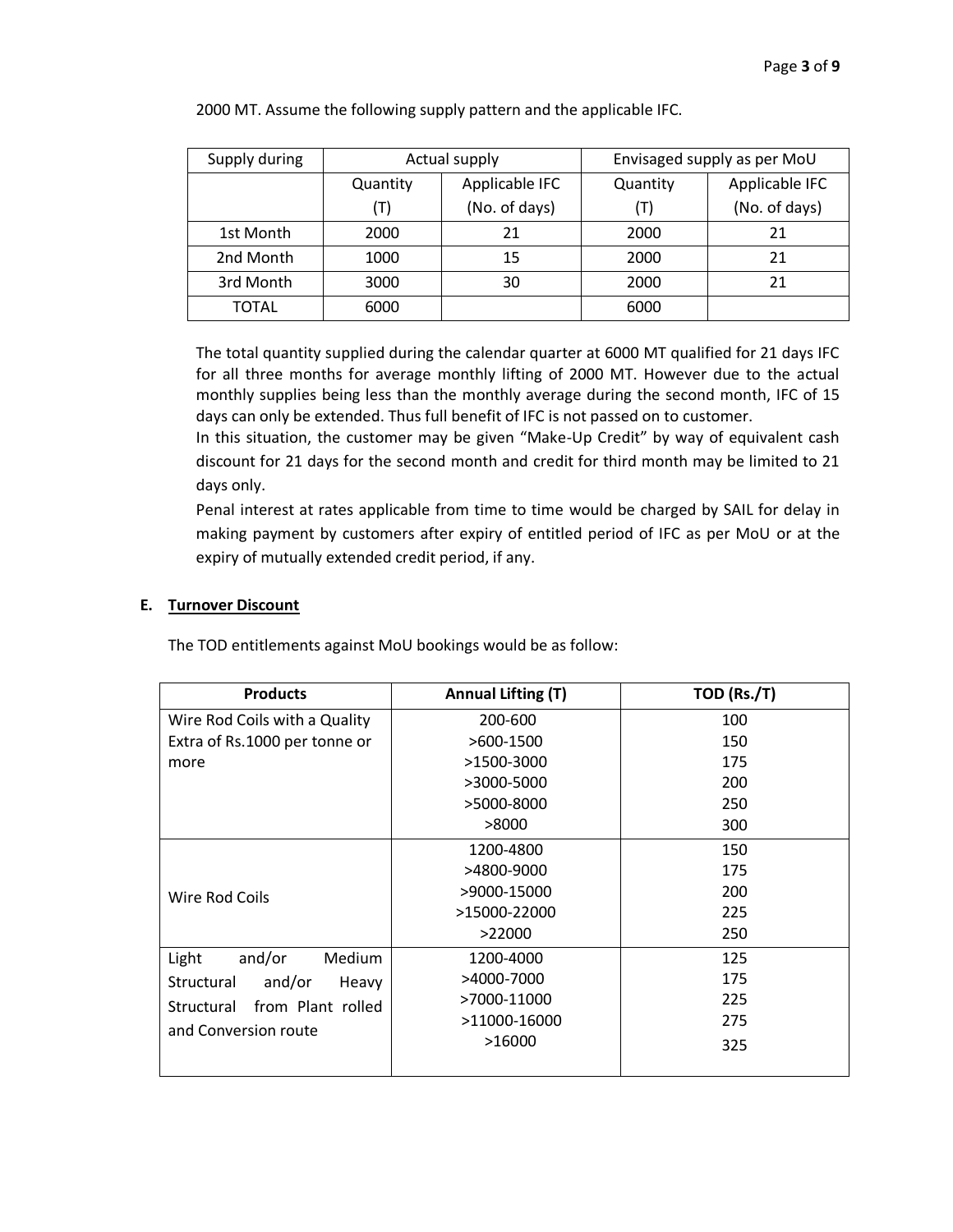## **Terms & Conditions of Turnover Discount**

- a. TOD will be paid on actual quantity lifted subject to successful completion of MoU but limited to maximum 120% lifting of original/enhanced MoU quantity. The rate of TOD shall correspond to the slab pertaining to the actual quantity lifted but not exceeding the slab pertaining to 120% of original booking quantity.
- b. The payment of TOD will be made at the end of the MoU period and normally within one month after completion of MoU period. TOD shall be paid only after taking into account all the credit notes and debit notes and after realization of all outstanding payments including sales under credit.

## **ADDITIONAL TOD**

- a. An additional TOD of Rs.50/-per tonne shall be payable to successful MoU customers of 2022-23 subject to:
- i. Being successful MoU customer for both year i.e.2021-22 & 2022-23.
- ii. Signing of MOU quantity for 2022-23 which is equal to or more than the higher of the original MOU quantity of 2020-21 & 2021-22.
- iii. Actual lifting in 2022-23 being equal to or more than higher of the quantity lifted during 2020-21 & 2021-22.
- iv. No reduction sought by the customer in the original MoU quantity either for 2021-22 or 2022-23.
- c. TOD will be paid on flat rate and not on incremental basis. However, quantity sold through plant disposals, tender sales, and materials returned under quality complaint will not be taken into account for calculation of TOD.

In cases where customer falls short of quantity to be eligible for TOD benefit, the tonnage lifted by the customer, but returned under quality complaint, will be considered as a part of actual lifting for the purpose of eligibility. However, TOD will not be paid for such quantity.

- d. In case the option of reducing the original booking quantity is exercised by the customer, the customers would be entitled to TOD only to the extent of the reduced quantity and not up to 120% of the reduced quantity. The rate of TOD shall correspond to the slab applicable to the reduced quantity.
- e. In case SAIL exercises the option of reducing the MoU quantity, TOD would be admissible up to 120% of the reduced quantity. If quantity lifted is below the minimum slab arising out of reduction in MoU quantity at SAIL's option, the rate of the minimum slab will be applicable for determining the quantum of TOD.
- f. In the case of a Company having units all over the country operating under the same name and style, for calculation of TOD, purchases of all the units will be added, provided they had entered into a single Annual MoU covering requirements of all the units. Similarly, for calculation of TOD, purchases of all units of a group company will be added provided a single Annual MoU had been signed for different units of the Group Company.
- g. Under the MoU, additional T.O.D of Rs.25/- per tonne would be payable on offtake of special quality during 2022-23, subject to successful completion of MoU and lifting minimum 120% of special quality offtake of 2021-22 by the customer

## **F. Consistency Incentive**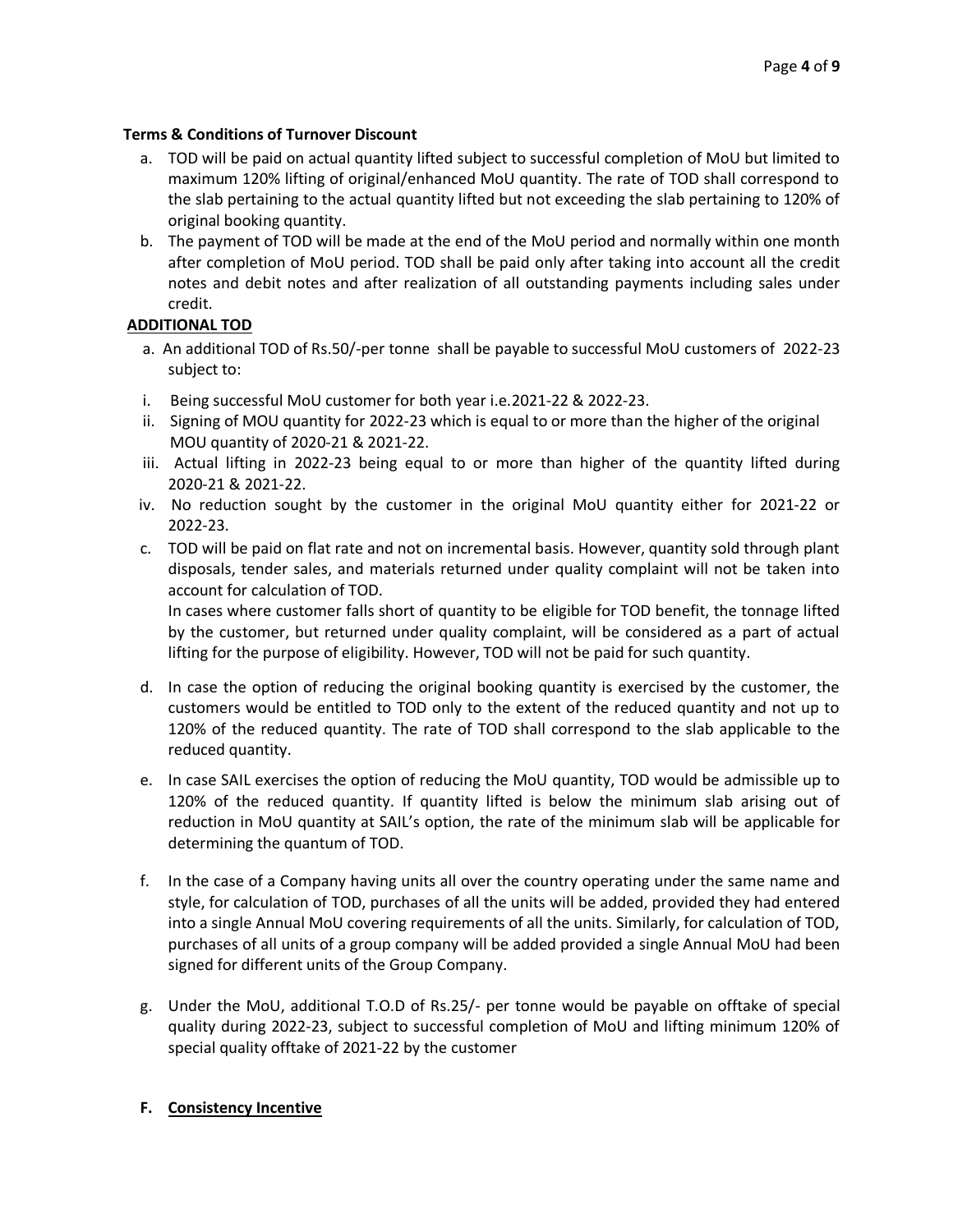| Minimum monthly lifting | Consistency rate(Rs/t) |  |  |
|-------------------------|------------------------|--|--|
| (as % of annual MoU     |                        |  |  |
| booking quantity)       |                        |  |  |
| 5%                      | 50                     |  |  |
| 6.5%                    | 100                    |  |  |
| 8%                      | 125                    |  |  |
| (Only for structural)   | (Only for structural)  |  |  |

a. Under the MoUs for Long Products, consistency incentive shall be offered as under

- b. Consistency incentive shall be payable subject to successful completion of MoU any time during the year and shall be paid along with TOD at the end of the MoU period and normally within one month after completion of MoU period.
- c. Consistency Incentive shall be paid on actual quantity lifted limited to maximum 120% lifting of original/enhanced MoU quantity.
- d. In case of non-fulfilment of the condition of consistent lifting in any two months during the period of MoU on account of the customer due to valid reasons, SAIL may consider to condone the same. In addition, if on account of SAIL's inability to supply despite the customer having released the orders in time, SAIL may not consider this as an inconsistency.
- e. An additional consistency incentive ofRs.25/-per T shall be payable for all products under MOU (General)(except for structural), only subject to consistent lifting of 25% of booked/enhanced quantity in each quarter.

For structural this additional consistency incentive shall be Rs. 50/-pmt.

f. This additional consistency incentive shall be payable subject to quarterly lifting of 25% of the booked quantity prior to enhancement and 25% of enhanced quantity from the quarter in which enhancement is effected. However, in the last quarter of the MoU period, upon successful completion of MoU, conditions of 25% lifting can be condoned in case of SAIL's failure only.

## **G. Other Terms and Condition of MoU**

- 1. Any variation in the statutory duties and levies viz. GST, as well as freight as applicable shall be payable by the customer.
- 2. If any consumer, Govt./PSUs/Projects and SSICs/NSICs desires to lift materials from different locations, breakup of the quantities to be lifted from each location will have to be provided at the time of signing of the MoU. However, for them inter-location adjustment of MoU quantities may be considered by SAIL. For successful completion of MoU, their off take at all locations put together would be considered.
- 3. If any customer (other than consumer Govt./PSUs/Projects and SSICs/NSICs) desires to lift materials from different locations, breakup of the quantities to be lifted from each location will have to be provided at the time of signing of the MoU and no inter-location adjustment of MoU quantities would be allowed. Such customers would have to fulfil the MoU quantity at each location for successful completion of MoU.
- 4. In case, these customers exercise the option of enhancement or reduction of MoU quantity, same would be done proportionate to their location wise MoU quantities.
- 5. Quantity of supply in a month will normally be reckoned with reference to RRs/Challans raised during the month for direct despatch by rail/stockyard deliveries respectively and applicable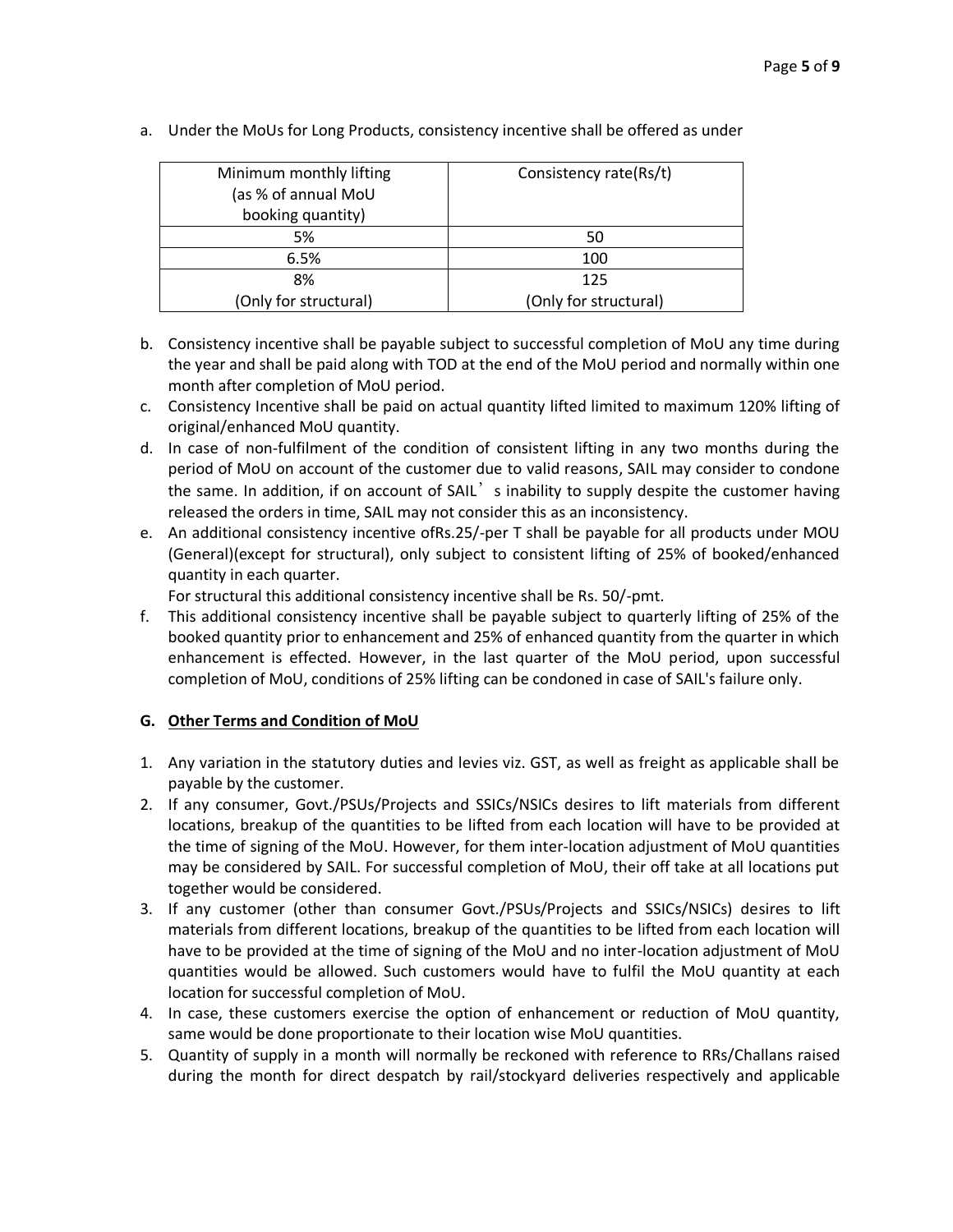MoU benefits paid accordingly. In case of direct dispatch by road, date of plant invoice would be reckoned as the date of dispatch.

- 6. In case SAIL is not able to supply the material against accepted orders of the customer during March 2023 the backlog as on 01-04-2023 may be considered by SAIL for servicing till 30-04-2023. The price applicable shall be the price prevailing on the date of RR for direct despatch/date of Challan for stockyard delivery. Such quantities against backlogs would be deemed to have been supplied against MoUs for the period 2022-23 and associated benefits would be passed on accordingly.
- 7. The MoUs would be signed for the standard tested qualities only. However, other grades can also be supplied against the MoU depending upon availability as well as subject to mutual agreement.
- 8. SAIL may consider supply against MoU from other branches of the regions at the request of the customer subject to availability.
- 9. MoU for 2022-23 would continue beyond June'22 subject to lifting of minimum 15% of MoU quantity by the customers during Apr-Jun'22 failing which their MoUs shall be deemed to have automatically lapsed (This condition will not apply for SSICs and NSICs). However, if due to inability on the part of SAIL to supply the required material within the said period, some customers become ineligible to continue with their respective MoU, then in respect of such customers, SAIL may consider continuation of these MoUs.
- 10. If actual lifting during the first six months falls below 40% of the booked quantity, the MoU would stand discontinued (This condition will not apply for SSICs and NSICs). However SAIL may consider continuation of the MoU based on merits. In such cases, the TOD payable shall be at the rate applicable for one slab below the applicable TOD slab rate for which customer would have been eligible based on the original quantity at the time of signing MoU.

In case original MoU quantity at the time of signing of MoU falls under the first applicable TOD slab, the TOD will be reduced by an amount which is the difference between the second higher slab and the first slab.

- 11. SAIL will have the option to supply the material either through stockyard or through direct dispatch basis or in combination of both.
- 12. Customers would be required to make financial arrangement(s) for the material supplied by SAIL on direct dispatch basis.

=============0000000===========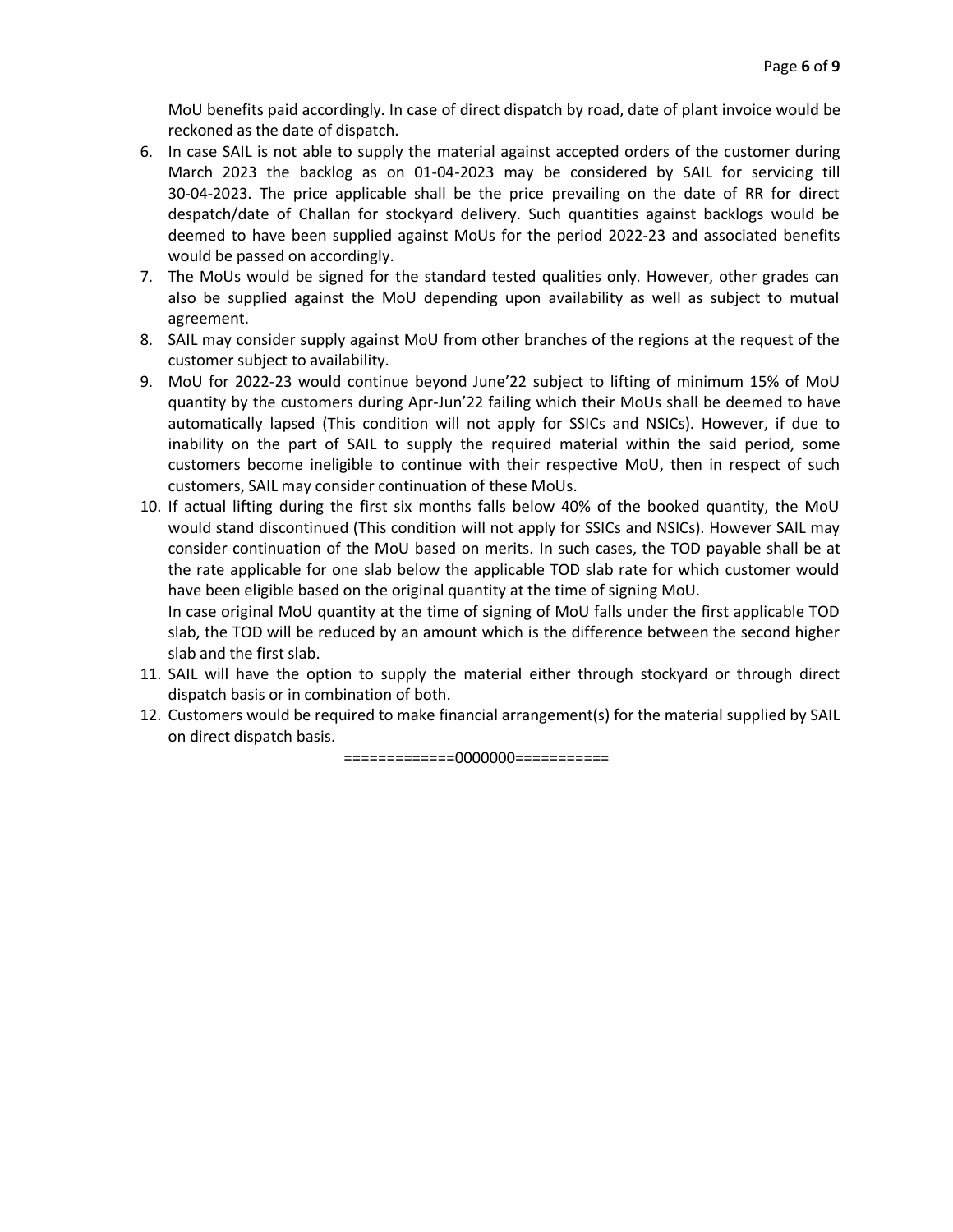#### **MEMORANDUM OF UNDERSTANDING (MoU) FOR SMALL CUSTOMERS FOR LONG PRODUCTS 2022-23**

- 1. MoU shall cover supply of Light and/or Medium Structural and/or Heavy Structural from Plant rolled and Conversion route.
- 2. All such MoUs shall have duration of a year starting from 01.04.2022 upto 31.03.2023.
- 3. MoU would be entered for quantities more than 400T and less than 1200 T.
- 4. For Light and/or Medium Structural and/or Heavy Structural from Plant rolled and Conversion route, a customer can sign a single MoU either under MoU (S) or under MoU (G). He can sign only one MoU (S).
- 5. Enhancement of quantity under MoU scheme may be considered by SAIL after due review subject to lifting being lower than 120% of the MoU quantity at the time of receipt of request from the customer for enhancement. Enhancement shall be allowed maximum twice during the MoU period. The option for enhancement is to be exercised by the customers latest by 31.01.2023. Enhancement shall be limited to 1199 t.
- 6. New products/grades developed may also be offered against the MoU with mutual consent.
- 7. TOD entitlements against MOU bookings would be as follows:

| Annual Lifting (T) | TOD (Rs./T) |  |  |
|--------------------|-------------|--|--|
| >400-700           | 75          |  |  |
| >700-1000          | 100         |  |  |
| >1000              | 125         |  |  |

#### **Terms and condition of TOD**

- a. TOD will be paid on actual quantity lifted subject to successful completion of MoU but limited to maximum120% lifting of original/enhanced MoU quantity. The rate of TOD shall correspond to the slab pertaining to the actual quantity lifted but not exceeding the slab pertaining to 120% of original booking quantity.
- b. The payment of TOD will be made at the end of the MoU period and normally within one month after completion of MoU period. TOD shall be paid only after taking into account all the credit notes and debit notes and after realisation of all outstanding payments including sales under credit.
- c. An additional TOD of Rs.50/-per tonne for all products shall be payable to successful MoU customers of 2022-23 subject to:

i. Being successful MoU customer for both year i.e.2021-22 & 2022-23.

ii. Signing of MOU quantity for 2022-23 which is equal to or more than the higher of the original MOU quantity of 2020-21 & 2021-22.

iii. Actual lifting in 2022-23 being equal to or more than higher of the quantity lifted during 2020-21 & 2021-22.

iv. No reduction sought by the customer in the original MoU quantity either 2021-22 or 2022-23.

- d. TOD will be paid on flat rate and not on incremental basis. However, quantity sold through plant disposals, tender sales, and materials returned under quality complaint will not be taken into account for calculation of TOD.
- e. In cases where customer falls short of quantity to be eligible for TOD benefit, the tonnage lifted by the customer, but returned under quality complaint, will be considered as a part of actual lifting for the purpose of eligibility. However, TOD will not be paid for such quantity.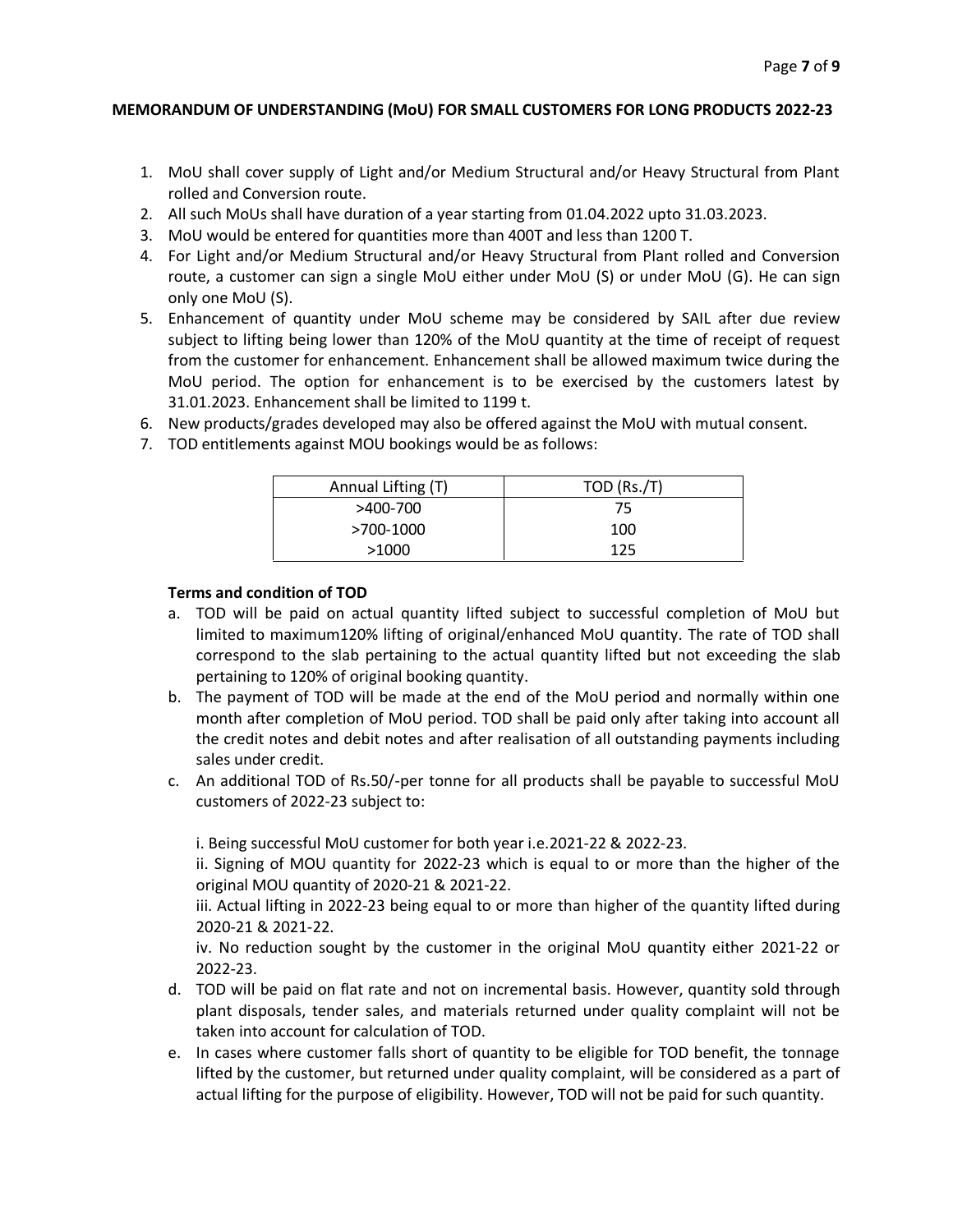- 8. Quantity of supply in a month will normally be reckoned with reference to RRs/Challans raised during the month for direct despatch by Rail/stockyard deliveries respectively and applicable MoU benefits paid accordingly. In case of direct dispatch by road, date of plant invoice would be reckoned as the date of dispatch.
- 9. The MoUs would be signed for the standard tested qualities only. However, other grades can also be supplied against the MoU depending upon availability as well as subject to mutual agreement.
- 10. MoU for 2022-23 would continue beyond June'22 subject to lifting of minimum 15% of MoU quantity by the customers during Apr-Jun'22 failing which their MoUs shall be deemed to have automatically lapsed (This condition will not apply for SSICs and NSICs). However, if due to inability on the part of SAIL to supply the required material within the said period, some customers become ineligible to continue with their respective MoU, then in respect of such customers, SAIL may consider continuation of these MoUs.
- 11. SAIL reserves the right to short-close the MoU at any time during the year with a notice period of two months at the option of SAIL.